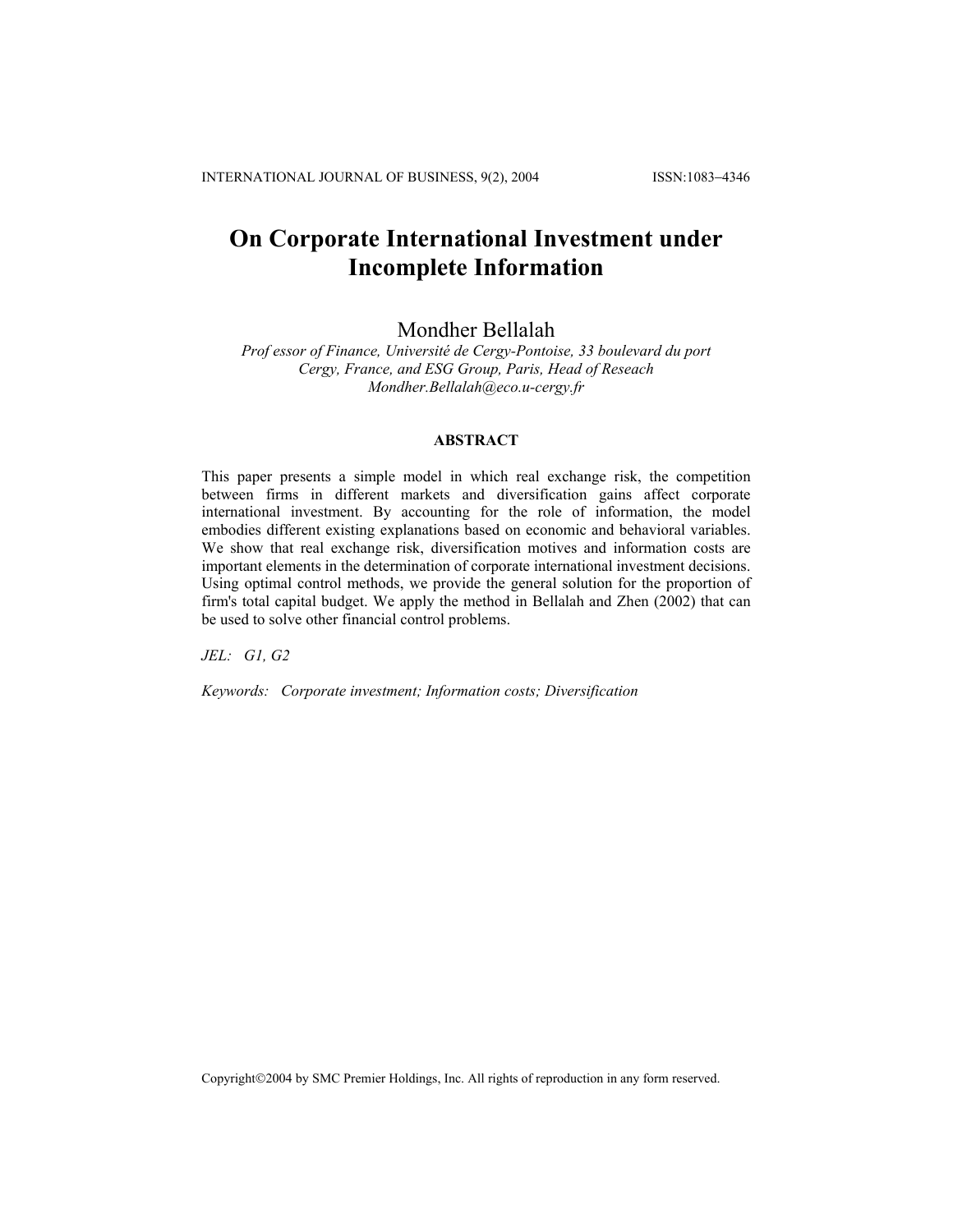#### **I. INTRODUCTION**

Several factors argue for international diversification at the corporate level (Choi (1989), Stulz (1981), Adler and Dumas (1983) and Solnik (1974)). The first explanations are barriers due to the partial segmentation of international capital markets. Segmentation results from regulations, transactions costs, information considerations and unfamiliarity with foreign markets. These costs in segmentation apply to corporate and individual investors. Segmentation may leave room for profitable corporate international investments. The second reason giving rise to the relevance of corporate international investment is agency costs. With these costs, there is some room for corporate activity independent of investor diversification as shown in Choi (1989) and the references therein. The third reason for corporate diversification has some link with the uncertainty of operational cash-flows. The gains from international diversification can be important given the partial segmentation of national economies and markets. The fourth reason for international diversification is due to the effect of exchange risk on corporate international investment. In fact, some authors argue that exchange risk can create a difference in the cost of capital of firms located in different currency zones, affecting hence the flow of international investment. The use of an exchange risk premium (or discount) may be justified by some deviations from purchasing power parity as well as international differences in consumption baskets.

The more recent literature in international investments puts the stress on the role of information in financial markets. Information plays also a central role in explaining the decisions to invest abroad. The strong preference for domestic securities exhibited by investors in international markets, despite the known gains from international diversification, still remains an empirical puzzle in financial economics. The fact that investors appear to only invest in their home country, ignoring in general, foreign opportunities are referred to as the "home bias puzzle". The explanations of this bias are based on barriers to international investment such as governmental restrictions on foreign and domestic capital flows, foreign taxes and high transactions costs. These explanations appear in Black (1974) and Stulz (1981).

Other explanations are associated with the existence of national boundaries and for the geographic proximity (See Bellalah-Zhen (2002). Several explanations and references are advanced in Kang and Stulz (1997) and Stulz (1999) for the home bias. One of these explanations relies on the fact that investors do not invest abroad because they do not know they would benefit or do not want to invest. This explanation supports the main ideas in Merton's (1987) model where an investor who knows little about foreign shares does not invest in them.

This paper studies the effect of information costs, diversification of operational cash flows and exchange risk on corporate international investment decisions in a twocountry dynamic optimization model taking these factors as environmental factors. We assume that the corporate environment is characterized by a partial segmentation of international capital markets for investors and or agency costs. The model allows stochastic cash flows and exchange rates. It confirms the fact that real exchange risk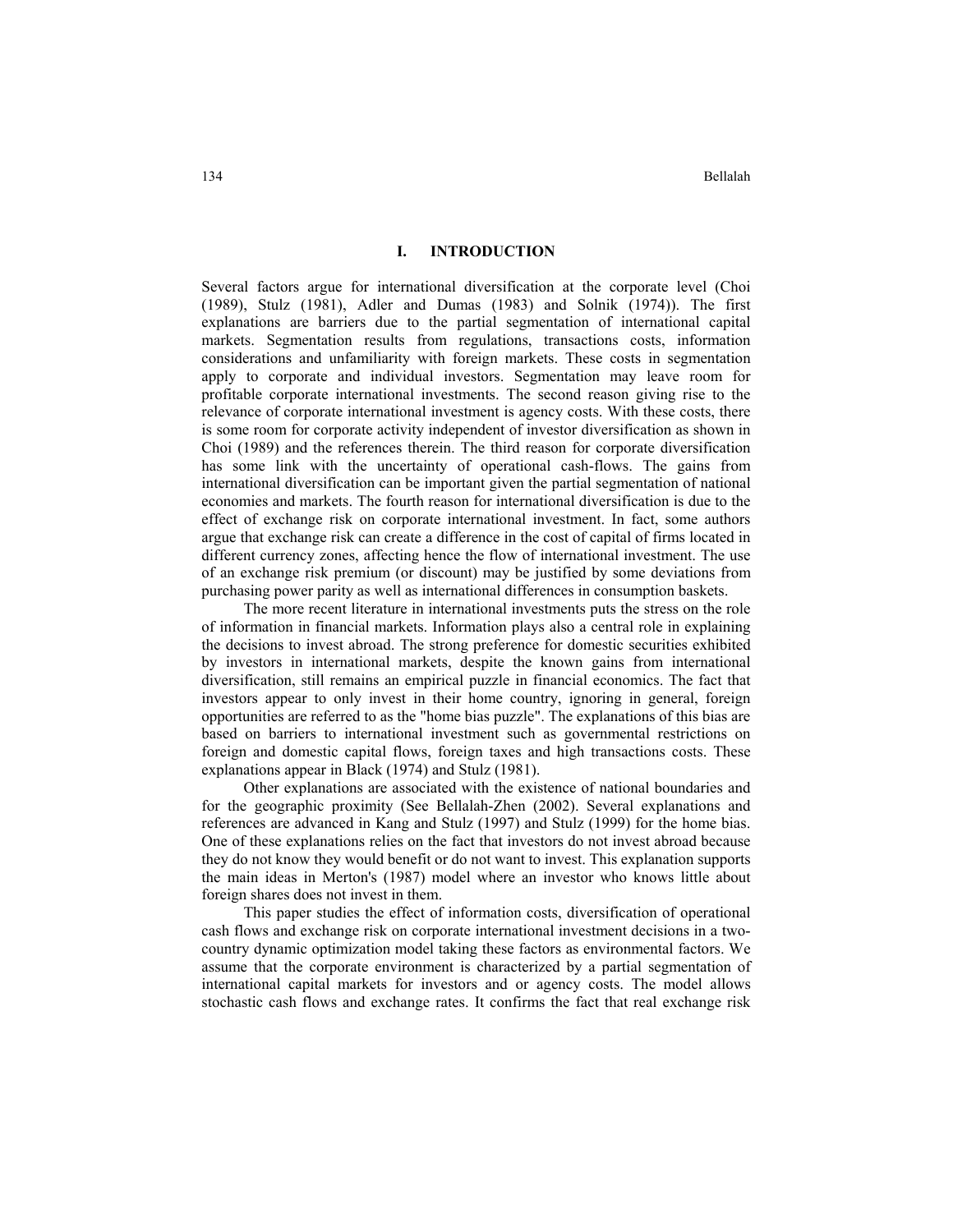and diversification motives are among the determinants of corporate international investment decisions.

The structure of this paper is as follows. In section 2, we present the model and the optimal strategy under incomplete information and taxes. In section 3, we assume that the firm maximizes the present value of the manager's expected utility of net cashflows under a flow balance sheet constraint and derive the optimum proportion of foreign investment in the general case. The solution corresponds to a speculative demand and a hedging demand. It extends some well-known results in the theory of foreign investments.

#### **II. THE MODEL AND OPTIMAL STRATEGY PROBLEM**

Consider a standard model for a "two-country" firm whose static cash-flows from its domestic and foreign operations are given by the difference between uncertain input and output prices. This difference is multiplied by a quantity of output, which is assumed to be certain. An example of standard models is the one developed by Choi (1989) where the foreign prices and costs are initially denominated in foreign currency and are translated by uncertain exchange rates. The numeraire is the domestic currency and the only source of segmentation in real exchange risk. The firm has overseas investment and retains its domestic consumption habitat reflecting an implicit assumption according to which all projects are evaluated in domestic currency unit.

In this standard model is that the quantity is set to unity and is independent of the price level. However, in practice, the quantity is a function of the price which is often decreasing. We introduce three variables with respect to the classic models in Choi (1989): taxes, the fact that the quantity is a function of the price and information costs.

We consider a two-country firm whose static cash flows from its home and foreign operations are:

$$
R_t = (P_t - C_t)Q_t - \tau (P_t - C_t)Q_t, Q_t = P_t^{\beta}
$$
\n(1)

$$
R_t^* = e_t (P_t^* - C_t^*) Q_t^* - \tau^* e_t (P_t^* - C_t^*) Q_t^*, \quad Q_t^* = P_t^* \tag{2}
$$

where  $P_t$ ,  $C_t$  (refer to home country) and  $P_t^*$ ,  $C_t^*$  (refer to foreign country) are output and input prices of production. The terms  $Q_t$  and  $Q_t^*$  are quantity of output. The terms  $\alpha$ and  $\beta$  are negative constants,  $\tau$  and  $\tau^*$  are tax rates in home and foreign country,  $e_t$  is uncertain exchange rate.

While the introduction of taxes in the model is straight forward, the use of information costs merits some developments. The information costs refer to Merton's (1987) model and are proposed in the recent literature to explain the home bias. The main distinction between Merton's model and the standard CAPM is that investors invest only in the securities about which they are "aware". This assumption is referred to as incomplete information. However, the more general implication is that securities markets are segmented. Using this assumption, Merton (1987) shows that the expected return depend on other factors in addition to market risk. We can apply Merton's model for the dynamics of assets and options. Under the risk-neutral probability, as shown in Bellalah (1990), Bellalah and Jacquillat (1995) and Bellalah (1999), the cash-flows of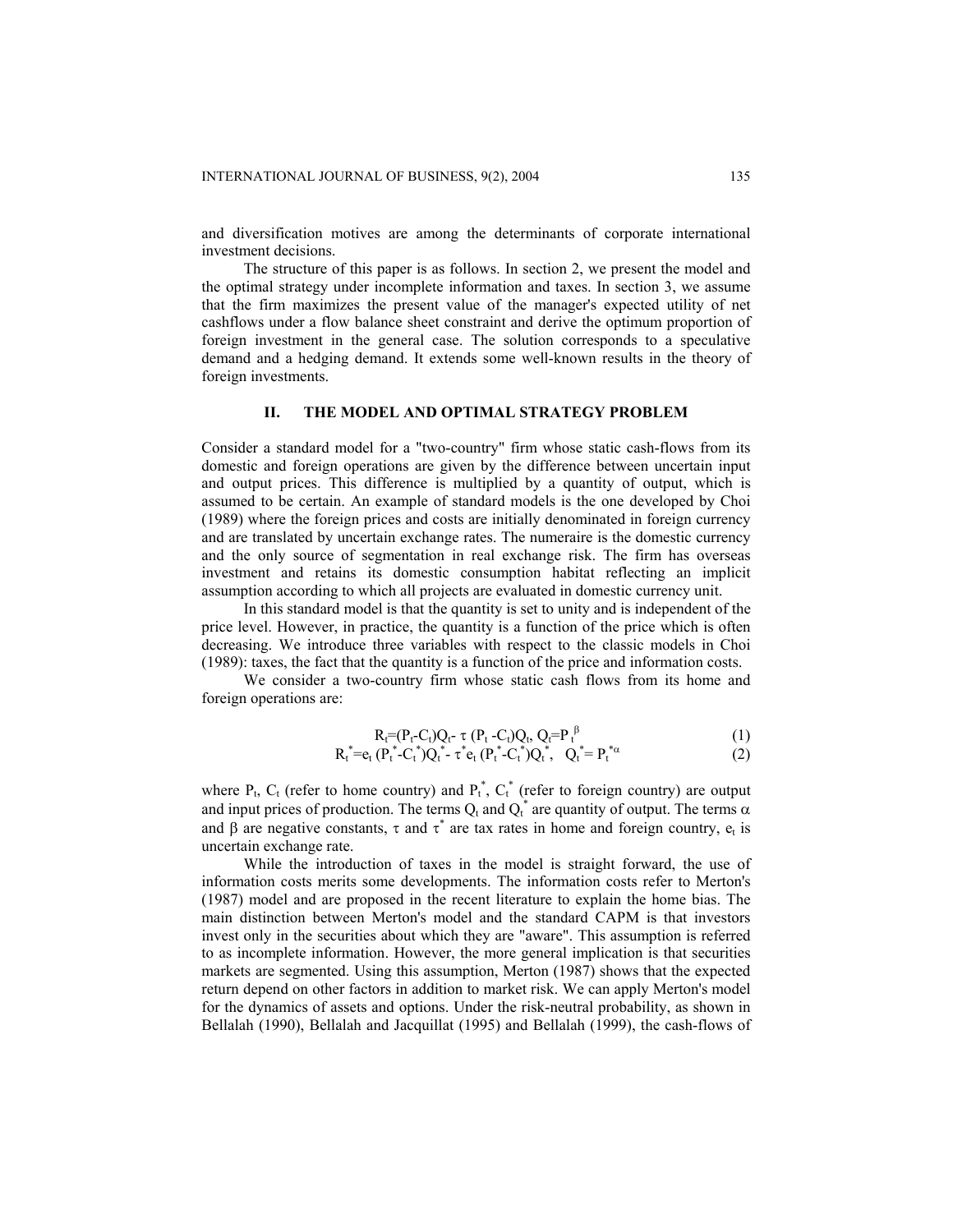an asset must be discounted to the present under the riskless rate plus the information cost rate.

We assume the following dynamics for the different variables in equations (3) to (7) regarding the output prices, the input prices and the exchange rate:

$$
d P_t = (\alpha_p + \lambda_p) P_t dt + S P_t dB_t
$$
\n(3)

$$
dC_t = (\alpha_c + \lambda_c)C_t dt + SC_t dB_t
$$
\n(4)

$$
dP_{t}^{*} = (\alpha_{p^{*}} + \lambda_{p^{*}})P_{t}^{*}dt + S_{t}^{*}P_{t}^{*}dB_{t}^{*}
$$
\n(5)

$$
dC^*_{\tau} = (\alpha_{\tau} + \lambda_{\tau}^2)C^*_{\tau}dt + S^*C^*_{\tau}dB^*_{\tau}
$$
\n
$$
d\Omega = (\alpha_{\tau} + \lambda)Q^*dt + S^*Q^*_{\tau} = \overline{D} \tag{7}
$$

$$
de_t = (\alpha_e + \lambda_e)e_t dt + S_e e_t dB_t
$$
 (7)

where  $\alpha_p$ ,  $\alpha_c$ ,  $\alpha_{p^*}$ ,  $\alpha_{c^*}$  and  $\alpha_e$  represent the instantaneous expected rates respectively. The terms  $\lambda_p$ ,  $\lambda_c$ ,  $\lambda_{p^*}$ ,  $\lambda_{c^*}$  and  $\lambda_e$  are information costs rates relative to the different variables. The terms S,  $S^*$  and  $S_e$  are the instantaneous volatilities of the different variables. The terms  $B_t$ ,  $B_t$ ' and  $\overline{B}_t$  are three one-dimensional mutually independent Brownian motions. They represent the external independent sources of uncertainty in the markets. These dynamics are also used in Bellalah (2002), Bellalah and Bellalah (2002) and Bellalah and Zhen (2002). Using equations (3) and (4), the output and input prices are:

$$
P_t = P_0 e^{(\alpha_p + \lambda_p - (1/2)S2)t} e^{SB_t}
$$
  

$$
C_t = C_0 e^{(\alpha_c + \lambda_c - (1/2)S2)t} e^{SB_t}
$$

The static cashflows for time t from the firm's home operations are given by:

$$
R_{t} = (1 - \tau)P_{t}^{\beta}(P_{t} - C_{t})
$$
  
=  $(1 - \tau)P_{0}^{\beta}e^{\beta(\alpha_{p} + \lambda_{p} - (1/2)S2t}e^{(\beta + 1)SBt}(P_{0}e^{(\alpha_{p} + \lambda_{p} - (1/2)S2)t} - C_{0}e^{(\alpha_{c} + \lambda_{c} - (1/2)S2)t})$   
=  $Ke^{(\beta + 1)SBt}F(t)$ 

with  $F(t) = e^{\beta(\alpha_p + \lambda_p - (1/2)S2)t} (P_0 e^{(\alpha_p + \lambda_p - (1/2)S\omega)t} - C_0 e^{(\alpha_c + \lambda_c - (1/2)S2)t})$  and K=(1τ) $P_0^{\beta}$ .  $(\alpha_n + \lambda_n - (1/2)S(\vec{a}))$ t  $= e^{\beta(\alpha_p + \lambda_p - (1/2)S2)t} (P_0 e^{(\alpha_p + \lambda_p - (1/2)S\omega)t} - C_0 e^{(\alpha_c + \lambda_c - \lambda_p)}$ 

In this context, the changes in the cashflows per unit of time from the firm's home operations are given by:

$$
dR_t = K(\beta+1)Se^{(\beta+1)SBt}F(t)dB_t + (1/2)(\beta+1)^2S^2K e^{(\beta+1)SBt}F(t)dt + Ke^{(\beta+1)SBt}F'(t)dt
$$
  
= R<sub>t</sub> (\beta+1)SdB<sub>t</sub>+ R<sub>t</sub> ((1/2) (\beta+1)^2S^2 + F'(t)/F(t))dt  
= R<sub>t</sub> (\beta+1)SdB<sub>t</sub>+ R<sub>t</sub> f(t)dt (8)

with  $f(t)=(1/2) (\beta+1)^2S^2+F'(t)/F(t)$  and  $F(t) \neq 0$ .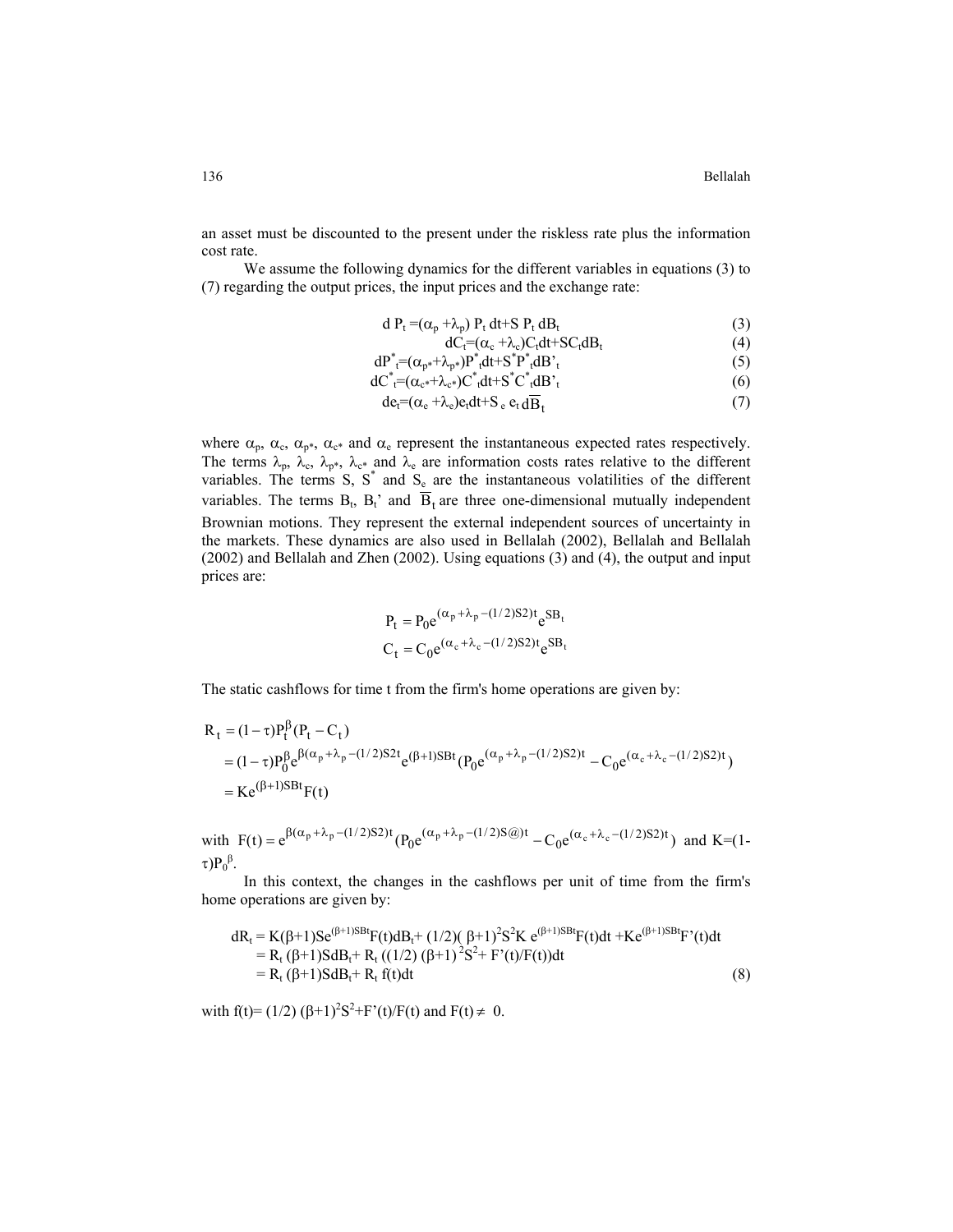The expression of *dR* shows that in addition to the output and input price risk, the cash flows are affected by exchange rate changes, the degree of competition in the markets as reflected by the parameter  $\beta$  and the information costs on the different markets. Note that F (t) is different from zero. When F (t) is equal to zero, the return is also zero. The expression of the changes in the cashflows per unit of time from foreign operations is obtained as follows. Let  $\overline{R}_t = (1 - \tau^*) P^* \alpha_t (P^* + C^*)$ . Using the same method, we obtain:

$$
d\overline{R}_t = \overline{R}_t (\alpha + 1) S^* dB^* + \overline{R}_t \overline{f}(t) dt
$$
 (9)

We assume also in this case that  $\overline{F}(t)$  is different from zero. When  $\overline{F}(t)$  is equal to zero, the return is also zero. Here  $\overline{f}(t) = (1/2) (\alpha + 1)^2 S^{*2} + \frac{F'(t)}{\overline{F}(t)}$ *F t*  $\frac{\overline{F}(t)}{\overline{F}(t)}$  and  $\overline{F}(t) \neq 0$ ,  $\overline{K}(t)$ =  $(1 - \tau^*) P_0^* \alpha$ .

$$
\overline{F}(t) = e^{\alpha(\alpha_{p^*} + \lambda_{p^*} - (1/2)S^* 2)t} \{P_0^* e^{(\alpha_{p^*} + \lambda_{p^*} - (1/2)S^* 2)t} - C_0^* e^{(\alpha_{c^*} + \lambda_{c^*} - (1/2)S^* 2)t}\}
$$

From  $R^*_{\tau} = e_t \overline{R}_t$  and equations (7) and (9), we have:

d R<sub>t</sub><sup>\*</sup> =e<sub>t</sub>d R<sub>t</sub> + R<sub>t</sub> de<sub>t</sub>  
\n=e<sub>t</sub> (α+1)S<sup>\*</sup> R<sub>t</sub> dB'<sub>t</sub>+e<sub>t</sub> 
$$
\overline{f}(t)
$$
 R<sub>t</sub> dt + R<sub>t</sub> (α<sub>e</sub> +λ<sub>e</sub>)e<sub>t</sub>dt+ R<sub>t</sub> S<sub>e</sub> e<sub>t</sub>dB<sub>t</sub>  
\n= ( $\overline{f}(t)$  + α<sub>e</sub> +λ<sub>e</sub>) R<sub>t</sub><sup>\*</sup>dt+ (α+1)S<sup>\*</sup> R<sub>t</sub><sup>\*</sup>dB<sub>t</sub><sup>\*</sup>+S<sub>e</sub> R<sub>t</sub><sup>\*</sup>dB<sub>t</sub>,  
\ni.e. d R<sub>t</sub><sup>\*</sup>=g(t) R<sub>t</sub><sup>\*</sup>dt+ (α+1)S<sup>\*</sup> R<sub>t</sub><sup>\*</sup>dB<sub>t</sub><sup>\*</sup>+S<sub>e</sub> R<sub>t</sub><sup>\*</sup>dB<sub>t</sub><sup>\*</sup>

where  $g(t) = \overline{f}(t) + \alpha_e + \lambda_e$ .

The expression of  $dR_t^*$  shows that in addition to the output and input price risk, the cash flows are affected by the variations in the exchange rate, the degree of competition in the markets as reflected by the parameters  $\alpha$  and the information costs. The manager may choose to invest the wealth in home or foreign markets. Let  $V_t$ represents the wealth and *x* be the proportion of foreign investment in the firm's total capital budget i.e.  $xV_t$  is the return in foreign market. So  $(1-x)$  is the proportion of home market investment and  $(I-x)V_t$  is the return in home market. Using (2.8) and (2.10), we obtain:

d 
$$
V_t = x V_t g(t)dt + x V_t (\alpha + 1)S^* dB^*_{t} + x V_t S_e d\overline{B}_t + (1-x) V_t (\beta + 1)S dB_t + (1-x) V_t f(t)dt
$$
  
=  $V_t(xg(t) + (1-x)f(t))dt + V_t(1-x)(\beta + 1)S dB_t + V_t x(\alpha + 1)S^* dB^*_{t} + V_t xS_e d\overline{B}_t$  (11)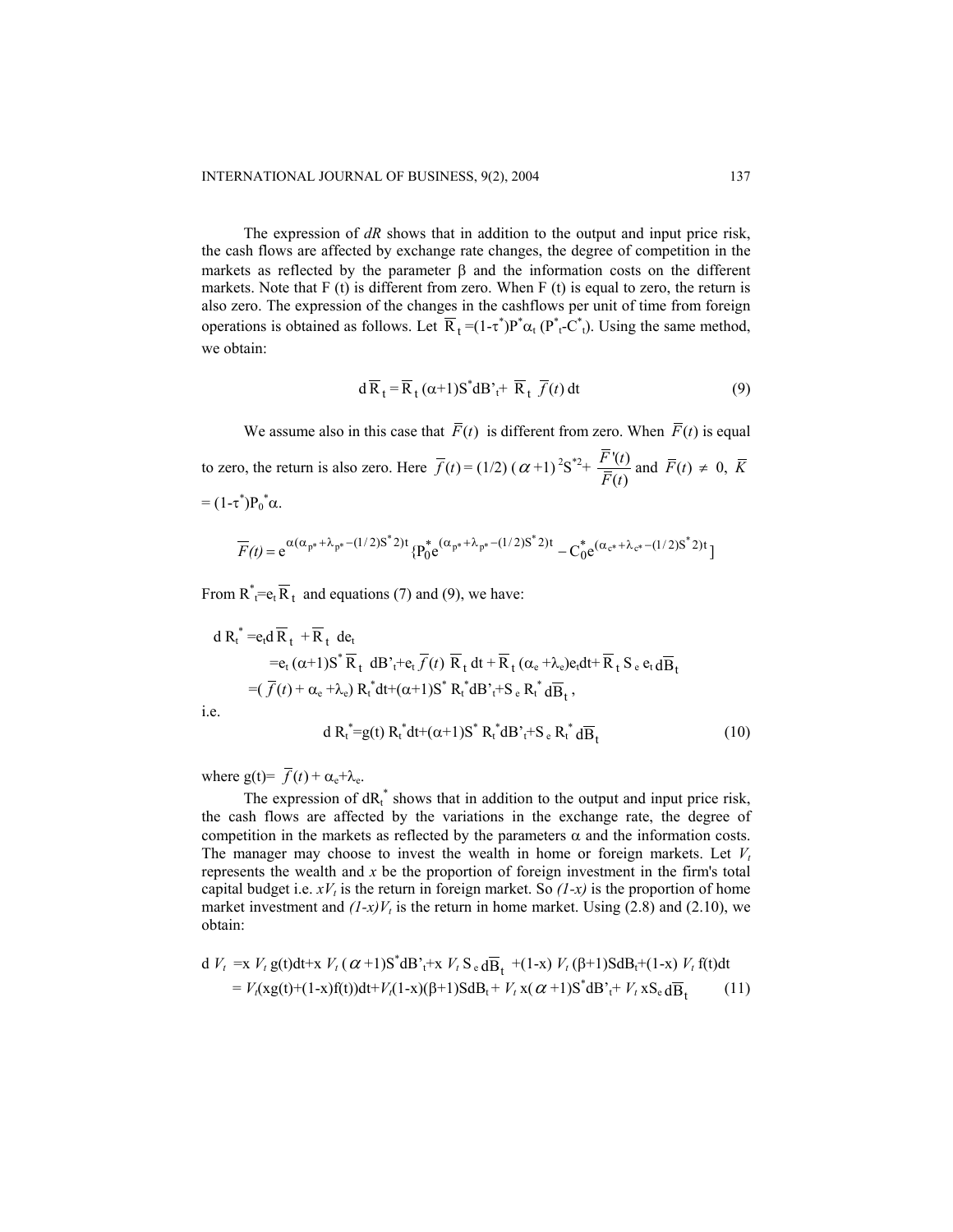138 Bellalah

The optimization problem assumes that the firm maximizes the present value of the manager's utility of net cash flows, which is subject to a flow balance sheet constraint as in the standard case in Choi (1989).

### **III. THE OPTIMAL SOLUTION IN THE GENERAL CASE**

Assume the manager wants to maximize the following expected utility of the wealth by choosing an investment strategy x:

$$
J = \max_{X} E\left[\int_{0}^{T} U(V_{t}, t)dt + B(V_{t}, T)\right]
$$
 (12)

The stochastic optimal control problem can be solved using the dynamic programming method. We first use this method to obtain the optimal decision and Hamilton-Jacobi-Bellman equation. We define:

$$
J(V_t,t) = \max_{x} E_t \left[ \int_t^T U(V_t,t)dt + B(V_T,T) \right]
$$

Then from classical dynamic programming principle, we get

$$
\frac{\partial J}{\partial t} + \max_{\mathbf{x}} \left\{ \frac{\partial J}{\partial V} \mathbf{V}[\mathbf{x}g(t) + (1-\mathbf{x})f(t)] + (1/2) \frac{\partial^2 J}{\partial V^2} \frac{\partial^2 J}{\partial V^2} \mathbf{V}^2 (1-\mathbf{x})^2 (\boldsymbol{\beta}+1)^2 \mathbf{S}^2 + (1/2) \frac{\partial^2 J}{\partial V^2} \mathbf{V}^2 \mathbf{x}^2 (\boldsymbol{\alpha}+1)^2 \mathbf{S}^{*2} + (1/2) \frac{\partial^2 J}{\partial V^2} \mathbf{V}^2 \mathbf{x}^2 \mathbf{S}_e^2 + \mathbf{U}(\mathbf{V},t)\right\} = 0
$$
\n
$$
\mathbf{J}(\mathbf{V}, \mathbf{T}) = \mathbf{B}(\mathbf{V}, \mathbf{T}) \tag{13}
$$

We look for the optimal solution  $x^*$ , from

$$
\frac{\partial^2 J}{\partial V^2} V^2 (\beta+1)^2 S^2 x^* + \frac{\partial^2 J}{\partial V^2} V^2 (\alpha+1)^2 S^* x^* + \frac{\partial^2 J}{\partial V^2} V^2 S e^{2x^*} + \frac{\partial J}{\partial V} V[g(t) - f(t)]
$$
  

$$
- \frac{\partial^2 J}{\partial V^2} V^2 (\beta+1)^2 S^2 = 0
$$
  

$$
x^* \frac{\partial^2 J}{\partial V^2} V^2 [(\beta+1)^2 S^2 + (\alpha+1)^2 S^* + S e^2] = \frac{\partial^2 J}{\partial V^2} V^2 (\beta+1)^2 S^2 + \frac{\partial J}{\partial V} Vf(t) - \frac{\partial J}{\partial V} Vg(t)
$$

The optimal value of x corresponding to the optimum proportion of foreign investment in the firm's total capital budget is given by:

$$
\mathbf{x}^* = \left[\frac{\partial^2 J}{\partial V^2} \mathbf{V} \left(\beta + 1\right)^2 \mathbf{S}^2 + \frac{\partial J}{\partial V} \mathbf{f} \left(t\right) - \frac{\partial J}{\partial V} \mathbf{g} \left(t\right) \right] / \left[\frac{\partial^2 J}{\partial V^2} \mathbf{V} \left[ \left(\beta + 1\right)^2 \mathbf{S}^2 + \left(\alpha + 1\right)^2 \mathbf{S}^{*2} + \mathbf{S}_e^2\right] \right] \tag{14}
$$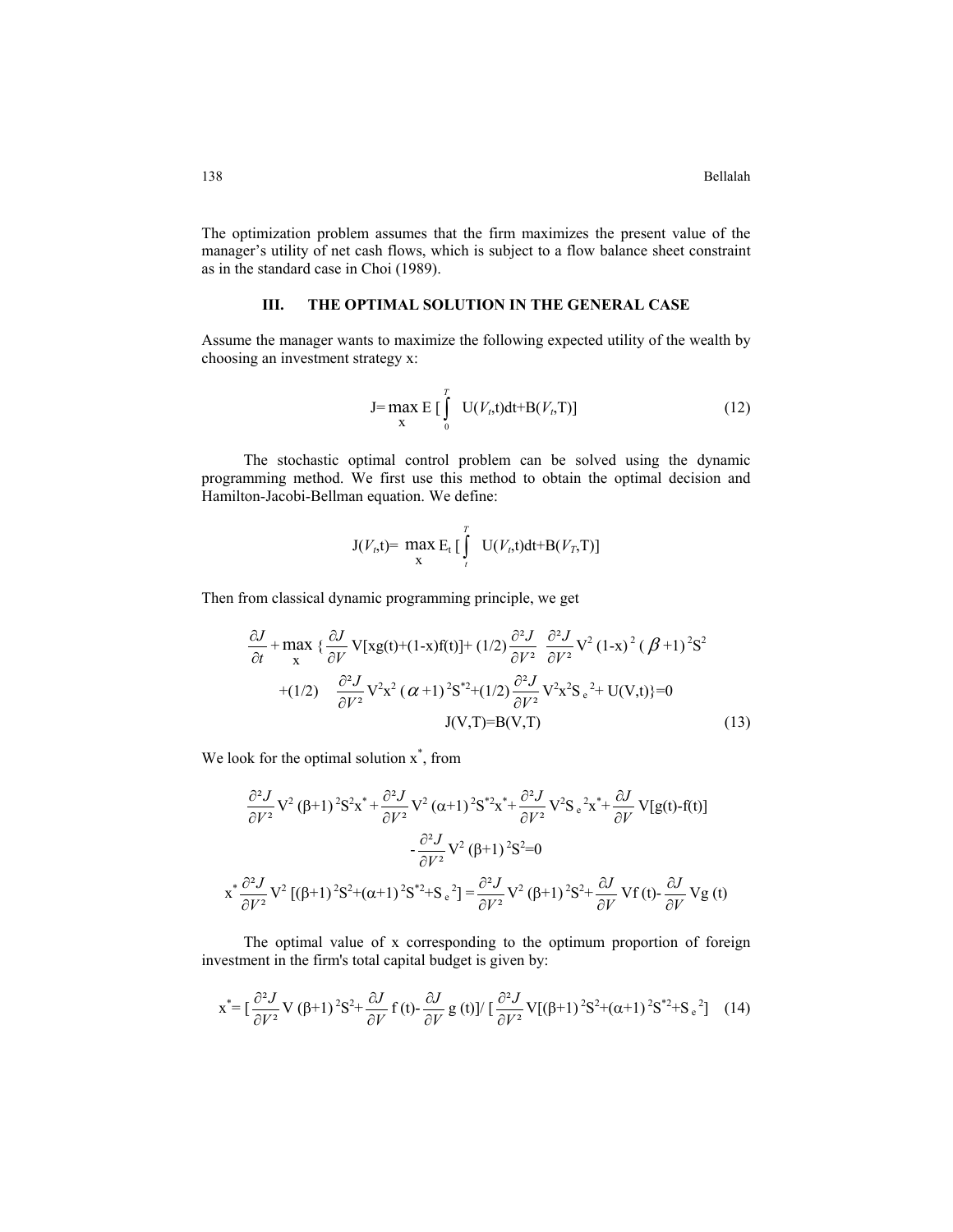This is optimal decision, when we take place equations (14) to (13) we get

$$
\frac{\partial J}{\partial t} + \frac{\partial J}{\partial V} \mathbf{V}[\mathbf{x}^* g(t) + (1 - \mathbf{x}^*) f(t)] + (1/2) \frac{\partial^2 J}{\partial V^2} \mathbf{V}^2 (1 - \mathbf{x}^*)^2 (\beta + 1)^2 \mathbf{S}^2 \n+ (1/2) \frac{\partial^2 J}{\partial V^2} \mathbf{V}^2 \mathbf{x}^* ( \alpha + 1)^2 \mathbf{S}^{*2} + (1/2) \frac{\partial^2 J}{\partial V^2} \mathbf{V}^2 \mathbf{x}^* \mathbf{S} e^{2} + \mathbf{U} (\mathbf{V}, t) = 0 \n\mathbf{J} (\mathbf{V}, \mathbf{T}) = \mathbf{B} (\mathbf{V}, \mathbf{T})
$$
\n(15)

We can solve the partial differential equation (15) to obtain the value function  $J(V_t,t)$ , then get optimal decision  $x^*$  by (14). An analogy can be established between our model and the model in Choi (1989). In fact, equation (8) can be written as:

$$
d R_t = R_t S_R dB_t + R_t \alpha_R dt
$$
 (16)

with  $S_R = (\beta + 1) S$  and  $\alpha_R = f(t)$ .

In the same way, equation  $(2.10)$  can be written as:

$$
dR_t^* = \alpha_{R^*} R_t^* dt + (\alpha + 1) S^* R_t^* dB_t^* + S_e R_t^* d\overline{B}_t
$$
\n(17)

with:  $\alpha_{R^*} = g(t)$  and  $S^2_{R^*} = (\alpha + 1)^2 S^{*2} + S^2_{e}$ .

Now, let  $S2g = S^2 R + S2 R^*$ . So in the general case, from equation (14), we have the optimal value corresponding to the optimum proportion of foreign investment in the firm's total capital budget as:

$$
x^* = (1/S^2) \left( ((\alpha_{R^*} - \alpha_R)/A) + S^2 R \right) = H_1 + H_2
$$

with:

$$
H_1 = (1/(AS_g^2)) (\alpha_{R^*} - \alpha_R) H_2 = (1/S_g^2) S_2^2 = \frac{(\beta + 1)^2 S^2}{S_g^2}
$$

where  $S_{g}^{2} = S_{R}^{2} + S_{R*}^{2}$  and A=v vv J  $\frac{J_{VV}V}{I_{UV}}$ . In this equation, the term A refers to the Arrow-Pratt measure of risk aversion. The term  $S^2$  refers to the variability of the portfolio. The first term in x<sup>\*</sup>, i.e.  $\frac{1}{S_2^2}$  ( $\frac{\alpha_{R^*} - \alpha_R}{A}$ ) S  $1 \alpha_{R^*} - \alpha_R$ 2 g  $\frac{\alpha_{R^*} - \alpha_R}{\alpha}$  is referred to as the "speculative demand" or the aggressive demand because it depends on the value of A. The second term in  $x^*$ , i.e.  $S_g^2$  $\frac{1}{2}$  S<sup>2</sup><sub>R</sub> is called the hedging demand or the passive demand. This term describes the

demand for foreign investments on a risk-hedged basis. It is independent of the firm's attitude toward risk.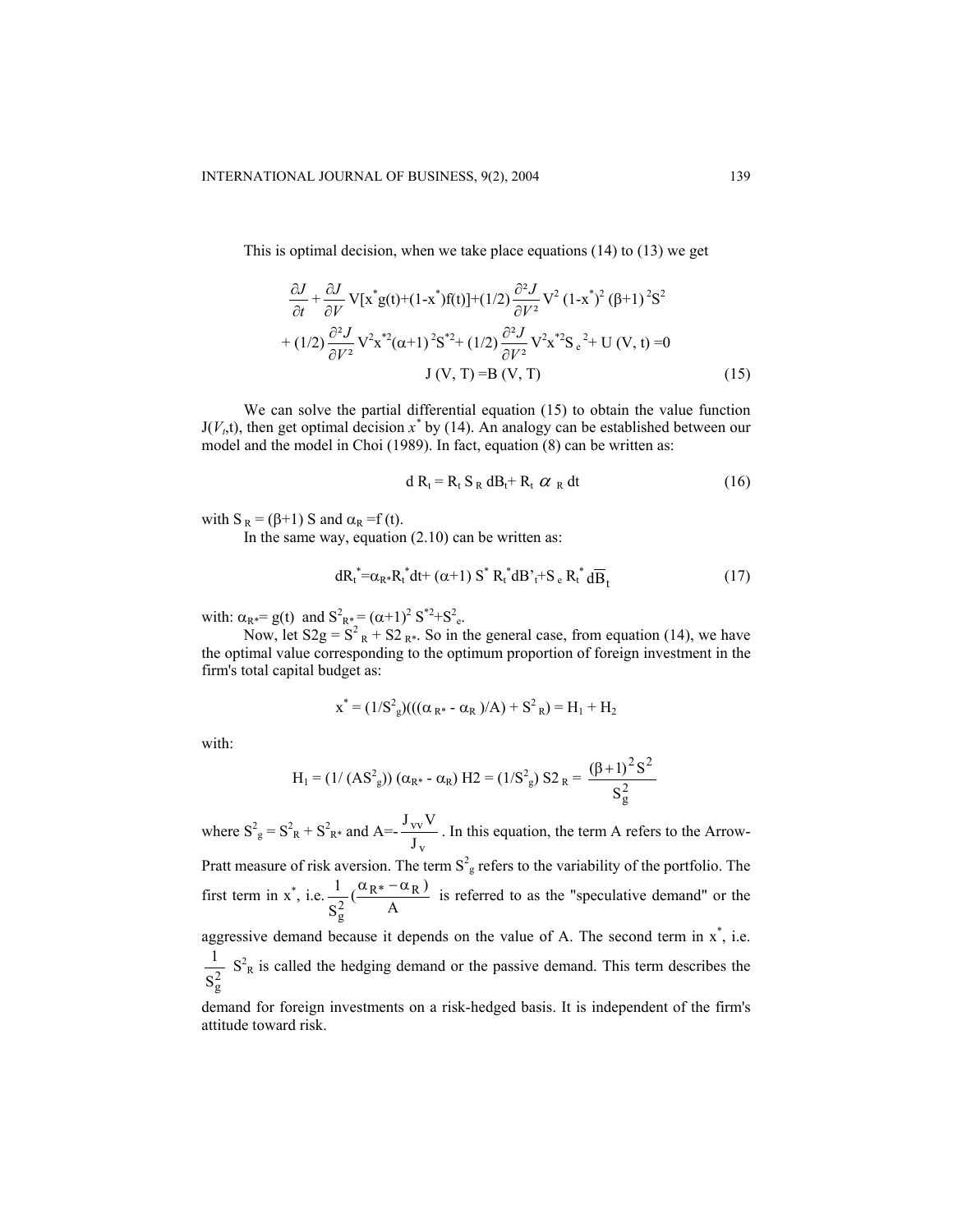We can provide a detailed expression of the aggressive demand  $H_1$  denoted by:

$$
\begin{aligned} &EP_t = P_0 e^{(\alpha_p + \lambda_p)t}, &EP_t^* = P_0^* e^{(\alpha_{p^*} + \lambda_{p^*})t}, \\ &EC_t = C_0 e^{(\alpha_c + \lambda_c)t}, &EC_t^* = C_0^* e^{(\alpha_{c^*} + \lambda_{c^*})t}. \end{aligned}
$$

The aggressive demand  $H_1$  is:

$$
H_{1} = \frac{1}{AS_{g}^{2}} (\alpha_{R^{*}} - \alpha_{R})
$$
  
\n
$$
= \frac{1}{AS_{g}^{2}} [(\alpha_{e} + \lambda_{e}) + (1/2)\alpha (\alpha + 1) S^{*2} - (1/2)\beta (\beta + 1)S^{2}
$$
  
\n
$$
+ (\alpha_{C} + \lambda_{C}) \frac{EC_{t}}{EP_{t} - EC_{t}} - (\alpha_{C^{*}} + \lambda_{C^{*}}) \frac{EC_{t}^{*}}{EP_{t}^{*} - EC_{t}^{*}}
$$
  
\n
$$
+ (\alpha_{P^{*}} + \lambda_{P^{*}})(\alpha + \frac{EP_{t}^{*}}{EP_{t}^{*} - EC_{t}^{*}}) - (\alpha_{P} + \lambda_{P})(\beta + \frac{EP_{t}}{EP_{t} - EC_{t}})]
$$
\n(18)

This expression of the speculative demand embraces some theories on foreign direct investment.

Some theories emphasized the cost advantage of host countries. This is reflected

in the term 
$$
(\alpha_C + \lambda_C) \frac{EC_t}{EP_t - EC_t} - (\alpha_{C^*} + \lambda_{C^*}) \frac{EC_t^*}{EP_t^* - EC_t^*}
$$
.

Note that information costs regarding the costs in both countries are taken into account in this expression.

Other theories of foreign direct investment incorporate the demand side effect. In this case, foreign investments are affected by the expectation of whether output prices are higher abroad than in the domestic market. This idea is reflected in the term  $(\alpha_{P^*})$ 

$$
+\lambda_{P^*})(\alpha+\frac{EP_t^*}{EP_t^*-EC_t^*})\text{-}\,(\alpha_P+\lambda_P)(\beta+\frac{EP_t}{EP_t-EC_t}).
$$

Note that information costs regarding the output prices in both countries are taken into account in this expression. The other terms  $(\alpha_e + \lambda_e) + (1/2)\alpha(\alpha + 1)S^{*2} - (1/2)\beta$ (β+1)  $S^2$  are linked to exchange rates.

They indicate how the flow of investment is affected by the exchange rate by accounting for the degree of competitiveness in the economy of the foreign country. They reflect how the investments flow from domestic to the foreign country depends on the stochastic changes.

The second term in x<sup>\*</sup>, H<sub>2</sub> can be written as H<sub>2</sub> =  $\frac{(D+1)}{S_g^2}$  $2c<sub>2</sub>$ S  $\frac{(\beta + 1)^2 S^2}{2}$ .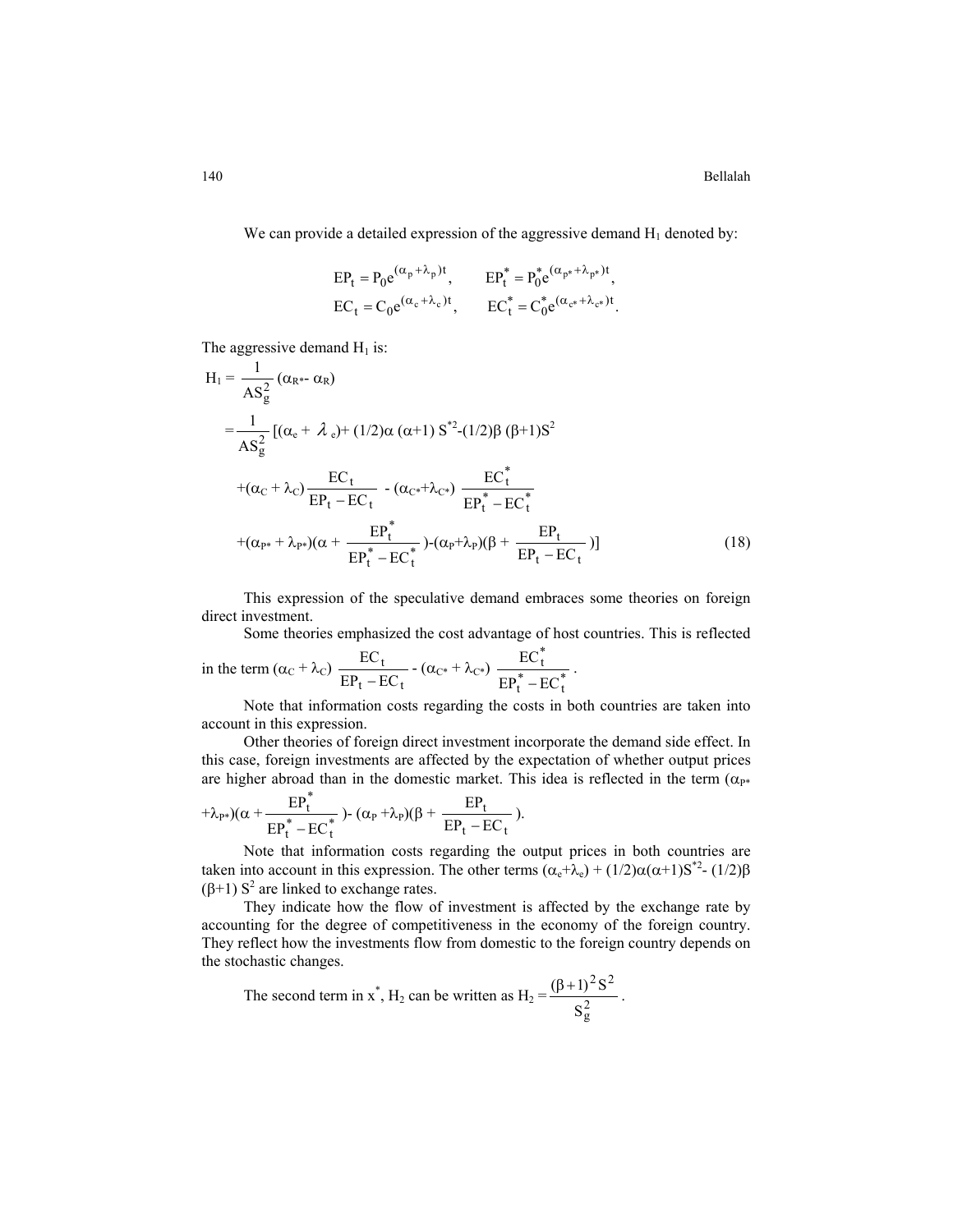The hedging demand shows that foreign investment will increase the greater the variability of domestic returns. This demand can also be traced to uncertainties in prices and costs and the degree of competitiveness in the markets. The greater variability in domestic price and cost can stimulate foreign investments.

We can write the equation for the optimal  $x^*$  as:

$$
\alpha_{\mathbb{R}^*} \cdot \alpha_{\mathbb{R}} = A \left( x^* S^2_{g} - S^2_{\mathbb{R}} \right) \tag{19}
$$

Following Choi (1989), define q as the ratio of supply of foreign assets to the total wealth of the domestic economy. By aggregating over all firms and defining q as the time integral of current account balances, the equilibrium relationship is:

$$
\alpha_{\mathbb{R}^*} - \alpha_{\mathbb{R}} = A_{\mathbb{m}} (qS_{\mathbb{m}}^2 - S_{\mathbb{R}}^2)
$$
 (20)

The equation is equivalent to equation (18) in Choi (1989). The term  $A_m$  refers to a weighted average of the firm's measure of relative risk aversion. The term  $S<sup>2</sup><sub>m</sub>$  is the variance of return on the world portfolio of investment projects. The equation can be seen as a description of the "capital market line". It is nearly similar to the international asset pricing models in Solnik (1974) and Stulz (1981).

#### **IV. SUMMARY**

We present a simple model of international corporate investment by specifying the properties of the firm's domestic and foreign output and input prices and the effects of the exchange risk and competition among firms. The model extends the theory in Choi (1989) for international corporate investment in an environment where a partial segmentation and the presence of some costs provide some independence to corporate decisions.

Following Choi (1989) and Bellalah and Zhen (2002), we assume that the firm maximizes the present value of the manager's expected utility of net cashflows under a flow balance sheet constraint. The manager may choose to invest wealth in home or foreign markets. By accounting for the effects of exchange rates, taxes and information costs, we derive the optimal value corresponding to the optimum proportion of foreign investment in the firm's total capital budget in the general case. The solution has two parts: an expression of the speculative demand and an expression for the hedging demand. The speculative demand incorporates the demand side effect where foreign investments are affected by the expectation of whether output prices are higher abroad than in the domestic or home market in the presence of information costs. It reflects also the way the investments flow from domestic to the foreign country depend on the stochastic changes. Our technique for solving optimal control problems can be applied in several problems in financial economics.